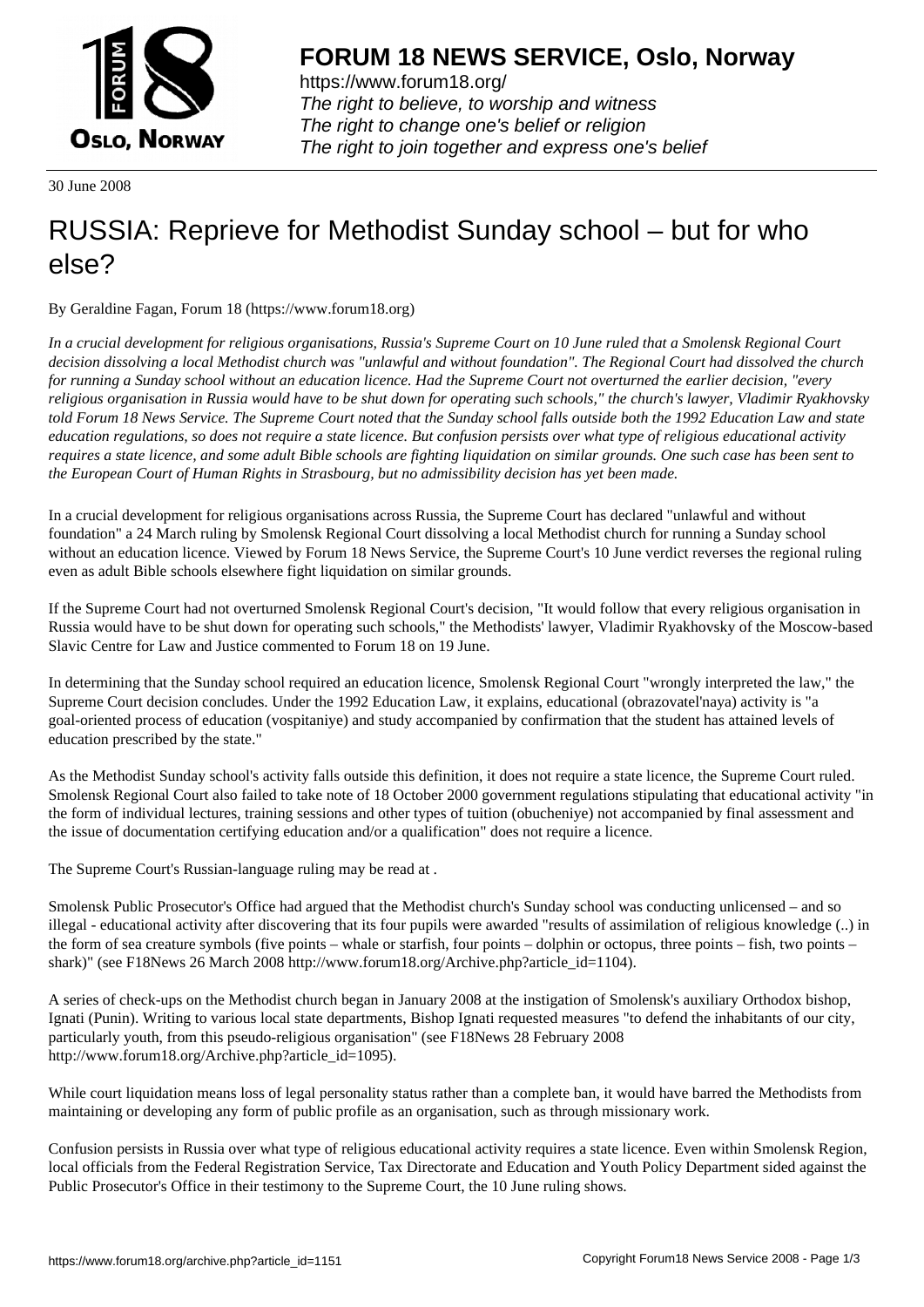prior to the Supreme Court's ruling, Education Ministers  $\mathcal{S}$  in Moscow on  $\mathcal{S}$  in Moscow on  $\mathcal{S}$  in Moscow on  $\mathcal{S}$  in  $\mathcal{S}$  in Moscow on  $\mathcal{S}$  in Moscow on  $\mathcal{S}$  in Moscow on  $\mathcal{S}$  in Moscow o March that religious educational activity – among any age-group - does not require a state licence if it culminates in purely internal qualifications.

In Samara Region, however, the 350-strong Light to the World Pentecostal Church is the latest religious organisation facing court liquidation due to adult religious education. After 14 years "without any problems whatsoever" – even a positive reputation for its drug and alcohol rehabilitation and other charitable work - the church was checked by regional Economic Crimes Police and Education Department representatives in February and March 2008, its pastor, Anatoli Kravchenko told Forum 18 on 20 June.

On questioning students of the church's Awakening Bible Institute and examining their study plans and other materials, Samara city's Kirov District Public Prosecutor's Office concluded that Light to the World was conducting unlicensed educational activity and filed suit for its liquidation, the website of Samara Regional Public Prosecutor's Office announced on 11 June.

At a 19 June preliminary hearing at Kirov District Court, however, Pastor Kravchenko argued that the Bible Institute does not require a licence because the certificates issued to its approximately ten students during the three years it has functioned simply confirm their completion of its eight-month courses. "They don't confer a theological degree or anything like that," he remarked to Forum 18.

Light to the World's pastor also pointed out to Forum 18 that Awakening Bible Institute is not in fact part of his church, being affiliated to a separate Russian Protestant association and simply using the same rented premises.

Court procedural irregularities mean the case is unlikely to be resolved for several months. However, Ryakhovsky of the Slavic Centre for Law and Justice (SCLJ) told Forum 18 he believes Light to the World is at real risk of losing its legal status, as the case is so similar to that of a Pentecostal Bible school in the Volga republic of Chuvashia.

The Pentecostal Bible Centre of Chuvashia was dissolved by the republic's Supreme Court on 3 August 2007 for following a timetable and issuing diplomas without an education licence. This verdict was upheld by Russia's Supreme Court on 16 October 2007 (see F18News 15 November 2007 http://www.forum18.org/Archive.php?article\_id=1048).

An appeal over the Bible Centre's closure was sent to the European Court of Human Rights (ECtHR) on 15 April 2008, Roman Maranov of the SCLJ told Forum 18 on 20 June.

In their complaint to the ECtHR, viewed by Forum 18, the Chuvashia Pentecostals argue that the state authorities violated Articles 9 (freedom of thought, conscience and religion) and 11 (freedom of association) of the Council of Europe's Convention for the Protection of Human Rights and Fundamental Freedoms, which entered force for Russia in 1998. They also point out that the Bible Centre provides religious education not in general, but only to its own followers – a right expressly provided for by Russia's 1997 Religion Law. The Centre "does not purport to conduct professional education with externally recognised diplomas in any respect," stresses the appeal.

Maranov, their lawyer, is still awaiting confirmation that the ECtHR has registered the appeal, but this can take several months, he told Forum 18.

Breaking up an Embassy of God Bible school graduation ceremony in Tolyatti (Samara Region) on 20 January 2008, FSB security service officers insisted that the event was illegal without an education licence (see F18News 14 February 2008 http://www.forum18.org/Archive.php?article\_id=1087).

In 2003 a charismatic Bible college in the Pacific region of Primorsky Krai was shut down for similarly failing to hold an education licence (see F18News 21 April 2003 http://www.forum18.org/Archive.php?article\_id=35).

In other cases where the ECtHR has found against Russia on a religious freedom issue, the state has subsequently paid compensation in full, Forum 18 has found. Despite such a payment to the Salvation Army's Moscow branch in April 2007, however, Russia has still to address the legal situation which led to the violation of the Convention, Ryakhovsky, the lawyer, told Forum 18 (see F18News 12 October 2006 http://www.forum18.org/Archive.php?article\_id=854).

Following the Jehovah's Witnesses' 11 January 2007 ECtHR victory, they finally received compensation in early August 2007, Matthew Pannell of the organisation's St Petersburg legal department told Forum 18 later that year. The complaint came in response to an isolated 16 April 2000 incident in the Urals city of Chelyabinsk and so does not call for an obvious remedy. The Chelyabinsk community has not encountered obstruction since, according to Pannell (see F18News 17 January 2007 http://www.forum18.org/Archive.php?article\_id=900).

Pastor Petr Barankevich received compensation "almost immediately" after a 26 July 2007 ECtHR ruling in his favour became final on 26 October 2007, he told Forum 18 on 19 June. Christ's Grace Evangelical Church in the town of Chekhov (Moscow Region) has